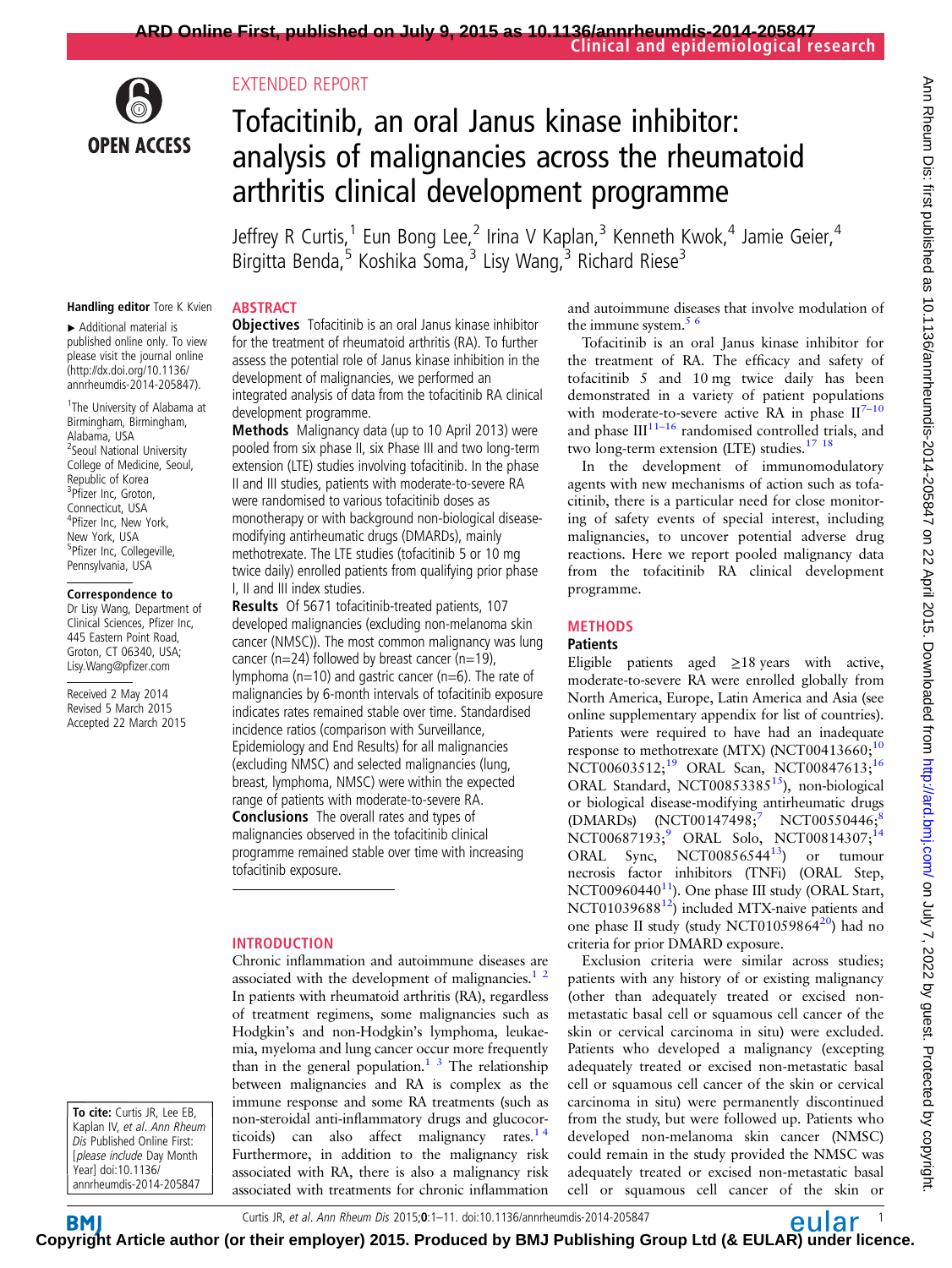# <span id="page-1-0"></span>Clinical and epidemiological research

adequately treated cervical carcinoma in situ. Inclusion and exclusion criteria have been reported previously.<sup>7</sup>

#### Study design

Patients from six phase  $II^{7-10}$  <sup>19</sup> <sup>20</sup> and six phase  $III^{11-16}$  $III^{11-16}$  $III^{11-16}$  index studies, and two LTE studies,  $17 \tcdot 18$  were included in the pooled

phase II, III and LTE data. The LTE-only analysis comprised patients from two phase I,<sup>[21 22](#page-9-0)</sup> nine phase II<sup>7–[10 19 20 23](#page-9-0)–25</sup> and six phase  $III^{11-16}$  $III^{11-16}$  $III^{11-16}$  studies (see the online supplementary appendix for details on all index studies). The analysis reported here includes all patients with RA exposed to tofacitinib in the clinical development programme. As of April 2013, LTE<sup>17 18</sup> and ORAL

Figure 1 Incidence rates (and 95% CIs) for (A) all malignancies (excluding non-melanoma skin cancer (NMSC)), including drug exposure data; (B) lung cancer; (C) breast cancer (female patients); (D) NMSC and (E) lymphoma for all active treatments including dose groups. ADA, adalimumab; LTE, long-term extension; N, total number of patients in that group exposed to the study treatment; n, number of unique patients with malignancy event in each treatment group; PBO, placebo.



2 Curtis JR, et al. Ann Rheum Dis 2015;0:1–11. doi:10.1136/annrheumdis-2014-205847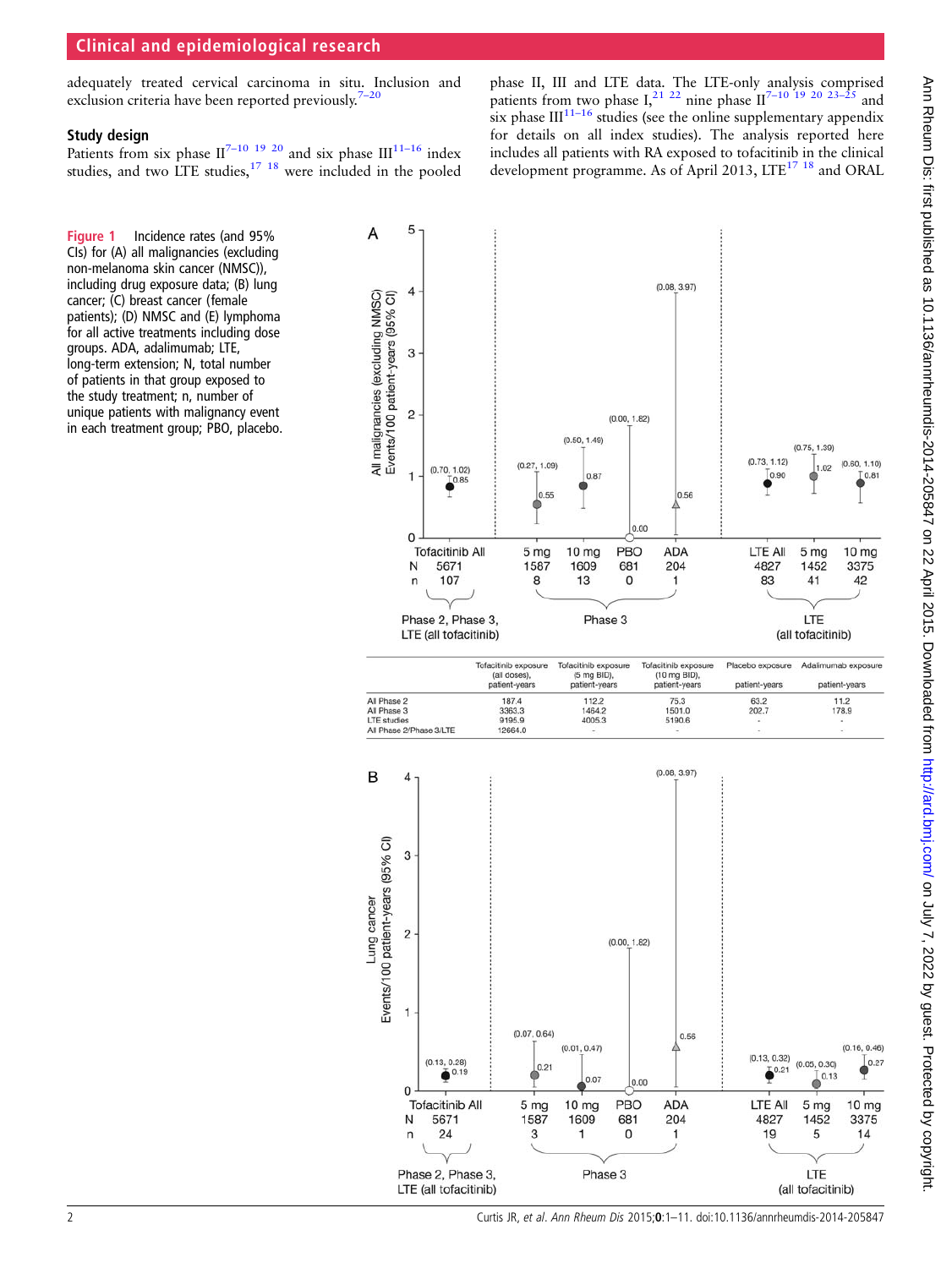Figure 1 Continued



Start (NCT01039688<sup>12</sup>) data collection and analyses were ongoing, and study databases had not yet been locked. Further details on study design and index studies are given in the online supplementary appendix.

## Outcome assessment and adjudication

Malignancies were identified and classified by review of investigator-reported adverse events (AEs), serious AEs and from the central laboratory histology review. A malignancy overread process involved a centralised, external, blinded review of each biopsy case by  $\geq 2$  independent, board-certified pathologists. Discordance in opinion between local and central

pathologists was uncommon and resolved by clinical review of all available data; results from both local and central pathologists were reported. Patients who had no biopsy slides available to central reading (25.8%; 335/1299) were reported according to the local pathology report. Patients with no pathology report (1.8%; 23/1299) were classified by malignancy type reported by the study investigator.

## Statistical analysis

Malignancies in the tofacitinib clinical programme up to April 2013 were evaluated. For LTE analysis, patients were classified as background DMARDs or monotherapy based on the index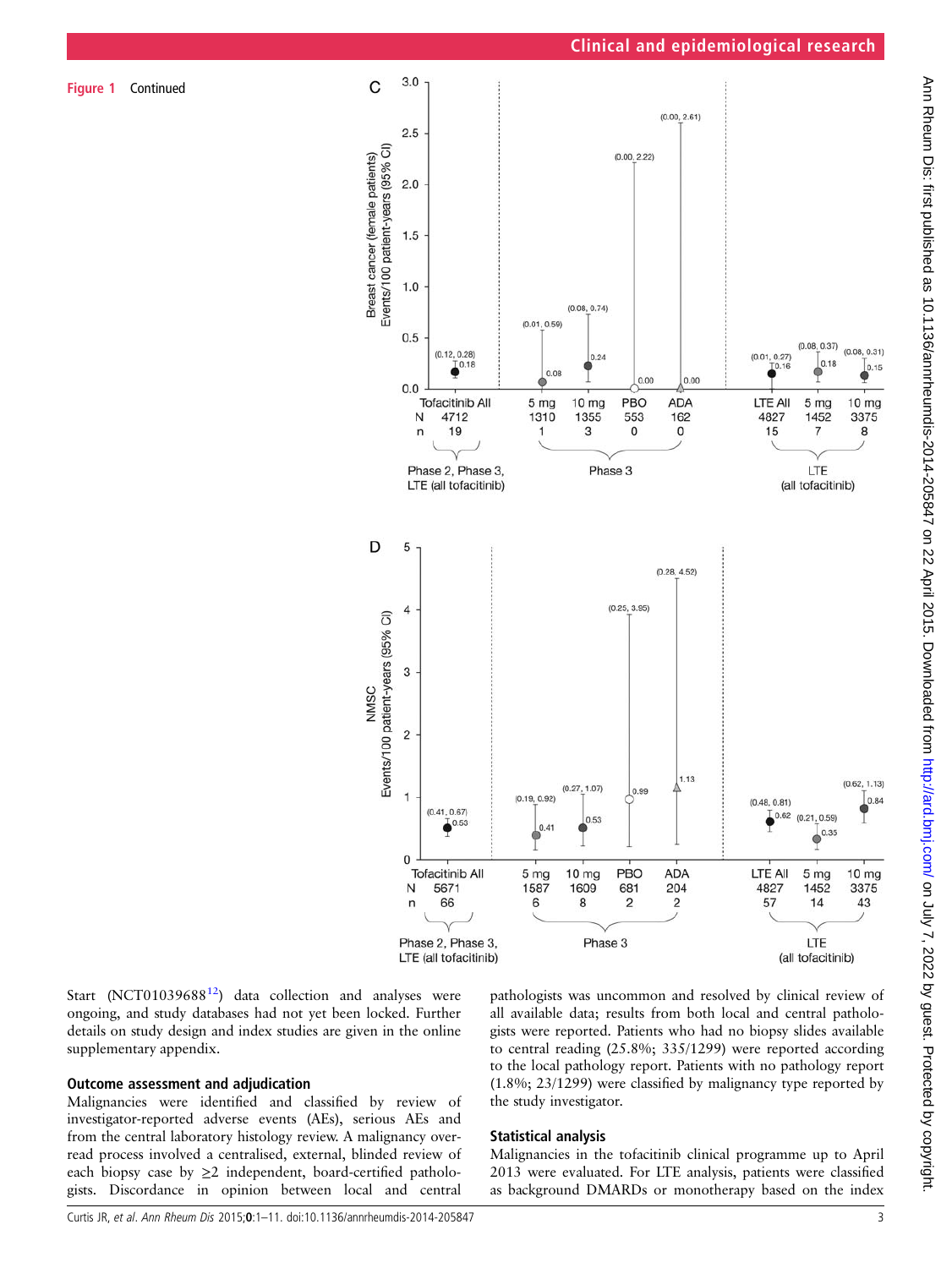Figure 1 Continued



study. Average total daily dose (TDD) of tofacitinib was calculated by adding all doses received by each patient, and dividing by the number of days a dose was received. The TDD average was used to assign LTE dose: TDD of <15 mg/day was considered 5 mg twice daily, TDD of  $\geq$ 15 mg/day was considered 10 mg twice daily.

Incidence rates (IR) per 100 patient-years (py) of observation for all malignancies (excluding NMSC), lung cancer, breast cancer, lymphoma and NMSC were calculated by exposure and dose. Lung cancer, breast cancer and NMSC were selected as they are the most commonly occurring types; lymphoma was selected due to special interest in associated safety events in RA. IRs were based on number of patients with an event; for those with multiple malignancies, each patient was counted once for all malignancies, and separately for each event. The 95% CIs are based on maximum likelihood estimation, and on Exact Poisson adjusted for exposure time when IR is zero.

Standardised incidence ratios (SIRs) were calculated as the ratio of observed cancers to those expected based on background rates within general population samples; 95% CIs for SIRs were calculated following a Poisson distribution. Expected numbers of cancers for the calculations were based on age-specific and sexspecific rates from the US National Cancer Institute Surveillance and Epidemiology and End Results (SEER) database, 1992– 2011.<sup>26</sup> The SEER database does not include NMSC or carcinoma in situ of the cervix; therefore, these data were excluded from the tofacitinib data set for the calculation of SIRs only.

# RESULTS

# **Patients**

Overall, 5671 patients in tofacitinib treatment groups were included in the analyses; 4204 patients received tofacitinib (across all doses) for  $>1$  year, 3084  $>2$  years and 1948  $>3$  years. Total tofacitinib exposure was 12 664 py; overall median exposure was 2.35 years. Drug exposure data for tofacitinib, placebo and adalimumab are presented in fi[gure 1A](#page-1-0); baseline demography data are presented in [table 1](#page-4-0). In phase II and phase III studies, respectively, 657 (47.2%) and 1361 (35.9%) patients

received tofacitinib as monotherapy and 736 (52.8%) and 2435 (64.1%) in combination with non-biological DMARDs.

## Observed malignancies

There were 107 tofacitinib-treated patients with malignancies (excluding NMSC); the most common was lung cancer  $(n=24)$ followed by breast cancer (n=19), lymphoma (n=10; for completeness, two additional cases are included—see 'Lymphoma' section for details) and gastric cancer  $(n=6)$ . Online supplementary appendix figure S2 lists each malignancy (excluding NMSC) in tofacitinib-treated patients observed per 6-month interval. In the adalimumab treatment group, there was one case of renal cell carcinoma  $(NCT00550446)^8$  $(NCT00550446)^8$  in phase II and one of non-small-cell lung cancer (NSCLC; NCT00853385) $^{15}$  $^{15}$  $^{15}$  in phase III. No malignancies (excluding NMSC) occurred in the phase II or III placebo groups (≤6-month duration). Eight patients receiving tofacitinib 5 mg twice daily, 13 receiving tofacitinib 10 mg twice daily and one each receiving adalimumab and MTX had more than one malignancy; the online supplementary appendix provides details on these and on patients with potential malignancies. IRs for all malignancies and selected malignancies for all active treatments, dose groups and placebo are shown in fi[gure 1](#page-1-0).

Overall rates of malignancies were stable over time (fi[gure 2\)](#page-5-0).

#### All malignancies (excluding NMSC)

In total, 107 of 5671 patients had malignancies (excluding NMSC); the overall IR for all tofacitinib-treated patients in the phase II, III and LTE studies was 0.85 (95% CI 0.70 to 1.02) events per 100 py (fi[gure 1A](#page-1-0)). Total py exposure for all malignancies (excluding NMSC) is shown in fi[gure 1A](#page-1-0). In the phase III populations, malignancy IRs in the monotherapy and combination therapy groups (both doses) were 0.32 (95% CI 0.10 to 0.99) and 0.83 (95% CI 0.53 to 1.28); IRs in the tofacitinib 5 and 10 mg twice daily groups were 0.55 (95% CI 0.27 to 1.09) and 0.87 (95% CI 0.50 to 1.49). There was no association between tofacitinib treatment duration and overall malignancy risk (fi[gure 2](#page-5-0)A).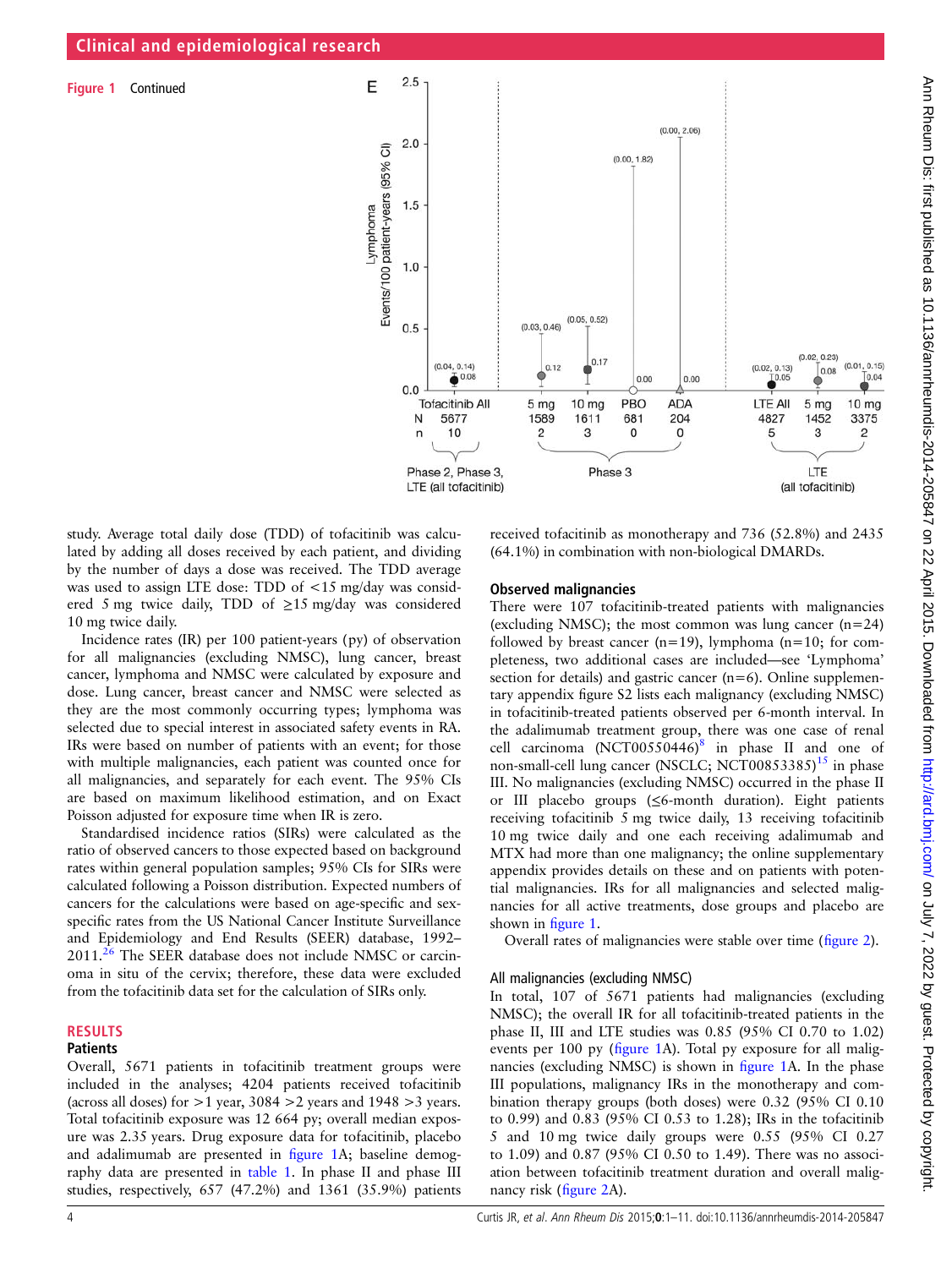<span id="page-4-0"></span>

| doses)                                                  |                  |              |                      | Phase III studies*                |                                    |                                  |                                   |               | LTE studies                       |                                    |
|---------------------------------------------------------|------------------|--------------|----------------------|-----------------------------------|------------------------------------|----------------------------------|-----------------------------------|---------------|-----------------------------------|------------------------------------|
|                                                         | Tofacitinib (all | Placebo      | <b>ADA</b>           | <b>Tofacitinib</b>                |                                    |                                  | Placebo advanced to tofacitinibt  | ADA           | <b>Tofacitinib</b>                |                                    |
| $n = 1393$                                              |                  | $n = 273$    | $n=53$               | 5 mg twice<br>daily<br>$n = 1587$ | 10 mg twice<br>$n = 1609$<br>daily | 5 mg twice<br>daily<br>$n = 343$ | 10 mg twice<br>$n = 338$<br>daily | $n = 204$     | 5 mg twice<br>$n = 1452$<br>daily | 10 mg twice<br>$n = 3374$<br>daily |
| Mean age (range), years                                 | $52.7(18-83)$    | 52.3 (20-78) | 53.5 (18-75)         | 52.5 (18-86)                      | $51.7(18-85)$                      | $52.8(18-82)$                    | $52.2(18-80)$                     | $52.5(23-77)$ | 53.1 (18-82)                      | 53.0 (18-86)                       |
| 83.9<br>Gender, % female                                |                  | 84.6         | ō,<br>$\mathfrak{A}$ | 82.5                              | 84.2                               | 81.0                             | 81.4                              | 79.4          | 83.2                              | 81.9                               |
| Race, %                                                 |                  |              |                      |                                   |                                    |                                  |                                   |               |                                   |                                    |
| 55.3<br>White                                           |                  | 54.2         |                      | 61.5                              | 62.5                               | 66.8                             | 62.1                              | 72.5          | 46.6                              | 70.5                               |
| 2.2<br><b>Black</b>                                     |                  | 2.9          | $\frac{6}{1.9}$      | 3.7                               | 2.9                                | 2.3                              | 4.7                               | 1.5           | $\overline{11}$                   |                                    |
| 32.4<br>Asian                                           |                  | 31.5         | 7.5                  | 24.8                              | 23.3                               | 23.6                             | 25.1                              | 14.2          | 43.1                              | $3.2$ $16.3$                       |
| 10.1<br><b>Other</b>                                    |                  | 11.4         | 9.4                  | 10.0                              | 11.2                               | 7.3                              | 8.0                               | 11.8          | 7.5                               |                                    |
| Regions, %                                              |                  |              |                      |                                   |                                    |                                  |                                   |               |                                   |                                    |
| 20.6<br>North America                                   |                  | 16.5         | ŗ.<br>$\overline{z}$ |                                   | 21.9                               | 25.8                             |                                   | 16.7          | 14.0                              |                                    |
| 20.3<br>South America                                   |                  | 19.8         | 17.0                 | 21.1<br>16.7                      | 17.0                               | 14.4                             |                                   | 53.9          |                                   | 28.5<br>14.7                       |
| 27.2<br>Europe                                          |                  | 22.7         | 50.9                 | 35.0                              | 34.5                               | 33.8                             |                                   | 11.8          | 17.9                              | 37.5                               |
| 31.9<br>Asia and Pacific                                |                  | 41.0         | 7.5                  | 27.2                              | 26.5                               | 26.0<br>75.3                     |                                   | 17.6          | 43.0                              | 19.3                               |
| 89.2<br>No prior exposure to biological<br><b>DMARD</b> |                  | 89.4         | 90.6                 | 83.1                              | 84.1                               |                                  |                                   | 90.7          | N/A                               | N/A                                |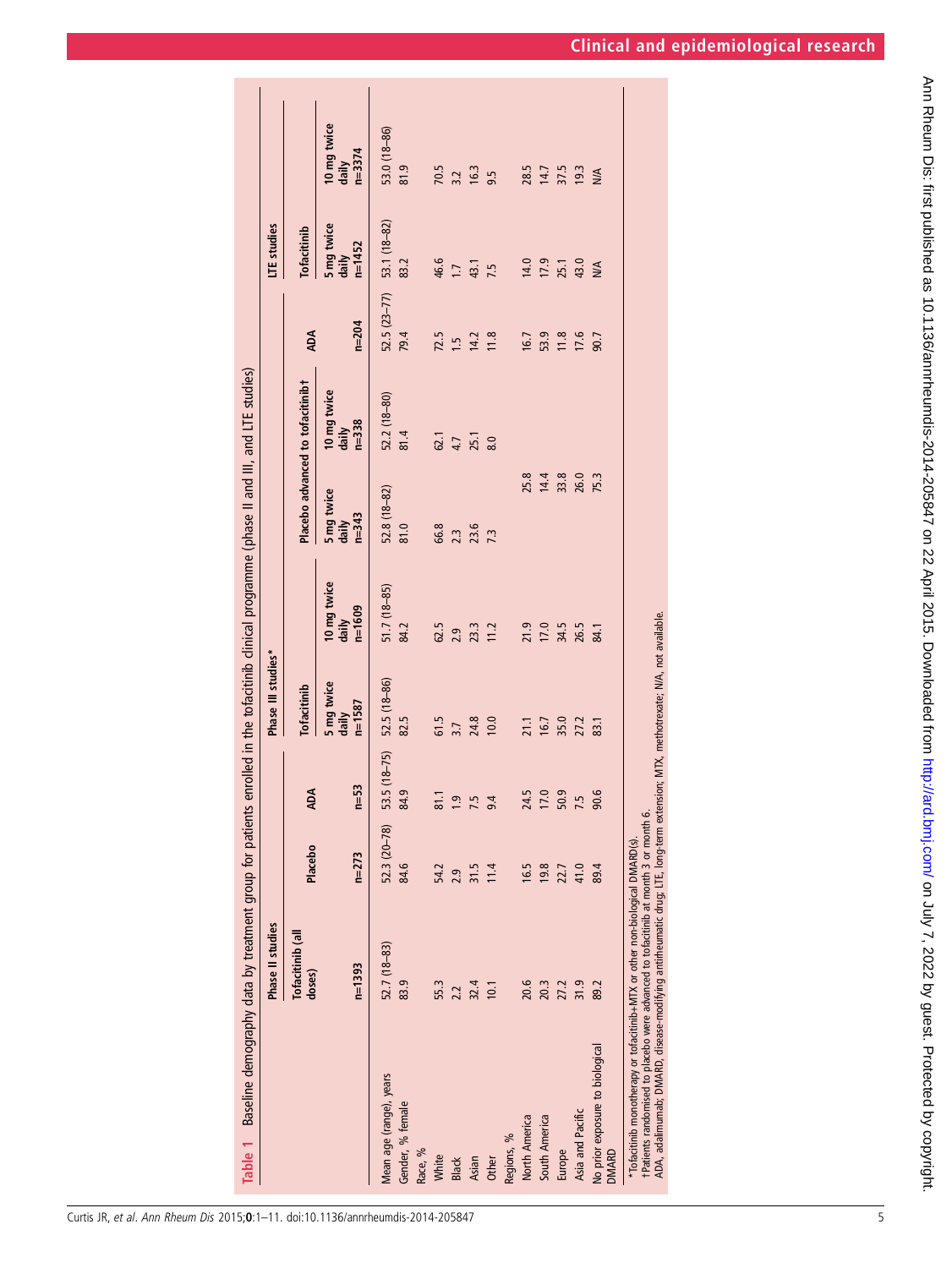# <span id="page-5-0"></span>Clinical and epidemiological research

Figure 2 Incidence rates (95% CI) per 6-month intervals for (A) all malignancies (excluding non-melanoma skin cancer (NMSC)); (B) lung cancer; (C) breast cancer (female patients); (D) NMSC and (E) age-adjusted and sex-adjusted standardised incidence ratios (95% CI) per 6-month intervals for all malignancies (excluding NMSC). pt-yr, patient-years; SEER, Surveillance Epidemiology and End Result; SIR, standardised incidence ratio as compared with SEER database.



The overall age-adjusted and sex-adjusted SIR for all malignancies (excluding NMSC) versus SEER among tofacitinibtreated patients was 1.17 (95% CI 0.96 to 1.41; [table 2\)](#page-7-0). SIRs were stable over time (figure 2E).

Lung cancer

Twenty-four patients (12 men; 12 women) reported lung cancer: most cases were NSCLC; five patients were diagnosed with lung cancer within 6 months of receiving tofacitinib; 14/24 patients were current smokers, 6 were ex-smokers and 4 were nonsmokers. The overall (phase II, III and LTE studies) IR in tofacitinib-treated patients was 0.19 (95% CI 0.13 to 0.28) events per 100 py (fi[gure 1B](#page-1-0)). IRs for lung cancer observed in the phase III and LTE studies are presented in fi[gure 1B](#page-1-0). In the phase III studies, the IR for lung cancer in patients receiving tofacitinib 5 and 10 mg monotherapy was 0.00 (95% CI 0.00 to 0.82) and 0.21 (95% CI 0.03 to 1.52), respectively, and was 0.30 (95% CI 0.10 to 0.92) and 0.00 (95% CI 0.00 to 0.36) for patients

receiving 5 and 10 mg tofacitinib in combination with DMARD therapy, respectively. IRs for lung cancer over time are shown in figure 2B. The SIR for lung cancer across phase II, III and LTE studies was 2.19 (95% CI 1.39 to 3.29; [table 2\)](#page-7-0).

## Breast cancer

Nineteen patients (all women) reported breast cancer; the overall (phase II, III and LTE studies) IR was 0.18 events per 100 py (95% CI 0.12 to 0.28) (fi[gure 1](#page-1-0)C). IRs for breast cancer over time are shown in figure 2C. The SIR for breast cancer across phase II, III and LTE studies was 0.78 (95% CI 0.47 to 1.22; [table 2\)](#page-7-0).

## Non-melanoma skin cancer

Eighty-two NMSC events were reported in 66/5671 tofacitinibtreated patients; there were 44 cases of basal cell carcinoma  $(n=39)$  and 38 cases of squamous cell carcinoma  $(n=33)$ . The overall (phase II, III and LTE studies) IR was 0.53 events per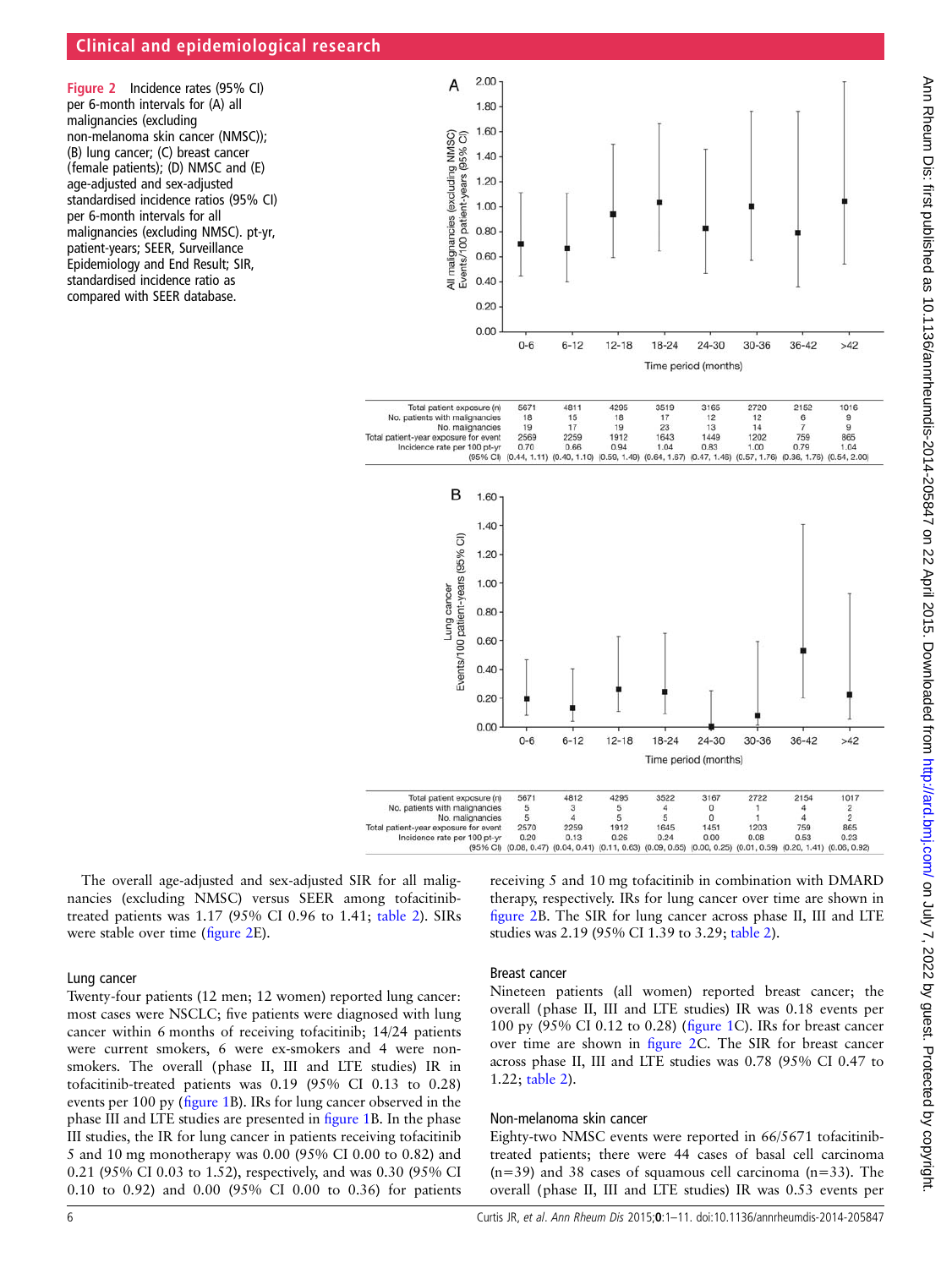

100 py (95% CI 0.41 to 0.67; fi[gure 1](#page-1-0)D). In the LTE studies, the rates of NMSC were higher in the tofacitinib 10 mg twice daily group versus 5 mg twice daily group (fi[gure 1](#page-1-0)D). IRs for NMSC over time are shown in fi[gure 2](#page-5-0)D.

## Lymphoma

Figure 2 Continued

Ten cases (five in the phase III and five in the LTE studies) of lymphoma were reported for patients receiving tofacitinib. There was no apparent pattern of lymphoma occurrence associated with tofacitinib dose or therapy duration. For completeness, 2 of 10 lymphoma cases were included in patients from the second year of the ongoing phase III study NCT01039688 (ORAL Start), with exposure estimates based on randomisation ratios in the ongoing (second year) portion of this study. The overall IR (phase II, III and LTE studies) was 0.08 events per 100 py (95% CI 0.04 to 0.14; fi[gure 1](#page-1-0)E); estimated total of 13230.87 py. Age-adjusted and sex-adjusted SIR was 2.64 (95% CI 1.27 to 4.86; [table 2](#page-7-0)). Sequential cuts of the tofacitinib clinical programme data were completed from 2011 to 2013 to evaluate SIRs for lymphoma over time (see online supplementary appendix figure S1). Details of the 10 lymphoma cases are

summarised as follows: six patients were treated with chemotherapy; one patient had no treatment information reported; one patient's lymphoma diagnosis was made through autopsy report (no treatment given); one patient with low-grade non-Hodgkin's lymphoma refused to be treated with recommended chemotherapy (reported by the investigator to do well without chemotherapy); and one patient had resection of the salivary gland with no chemotherapy or radiotherapy (the patient recovered according to the investigator). The types of lymphoma reported were histopathologically heterogeneous. One case was unequivocally positive for Epstein–Barr virus (EBV), two were equivocal and five were negative. [Table 3](#page-8-0) and online supplementary appendix present further details.

## Deaths due to malignancy

There were 18 deaths due to malignancies in tofacitinib-treated patients. Ten were due to lung cancer (n=3, 5 mg twice daily; n=7, 10 mg twice daily), one each due to breast, colon, gastric, ovarian, gallbladder, hepatic and rectosigmoid cancers (all 5 mg twice daily) and synovial sarcoma (10 mg twice daily).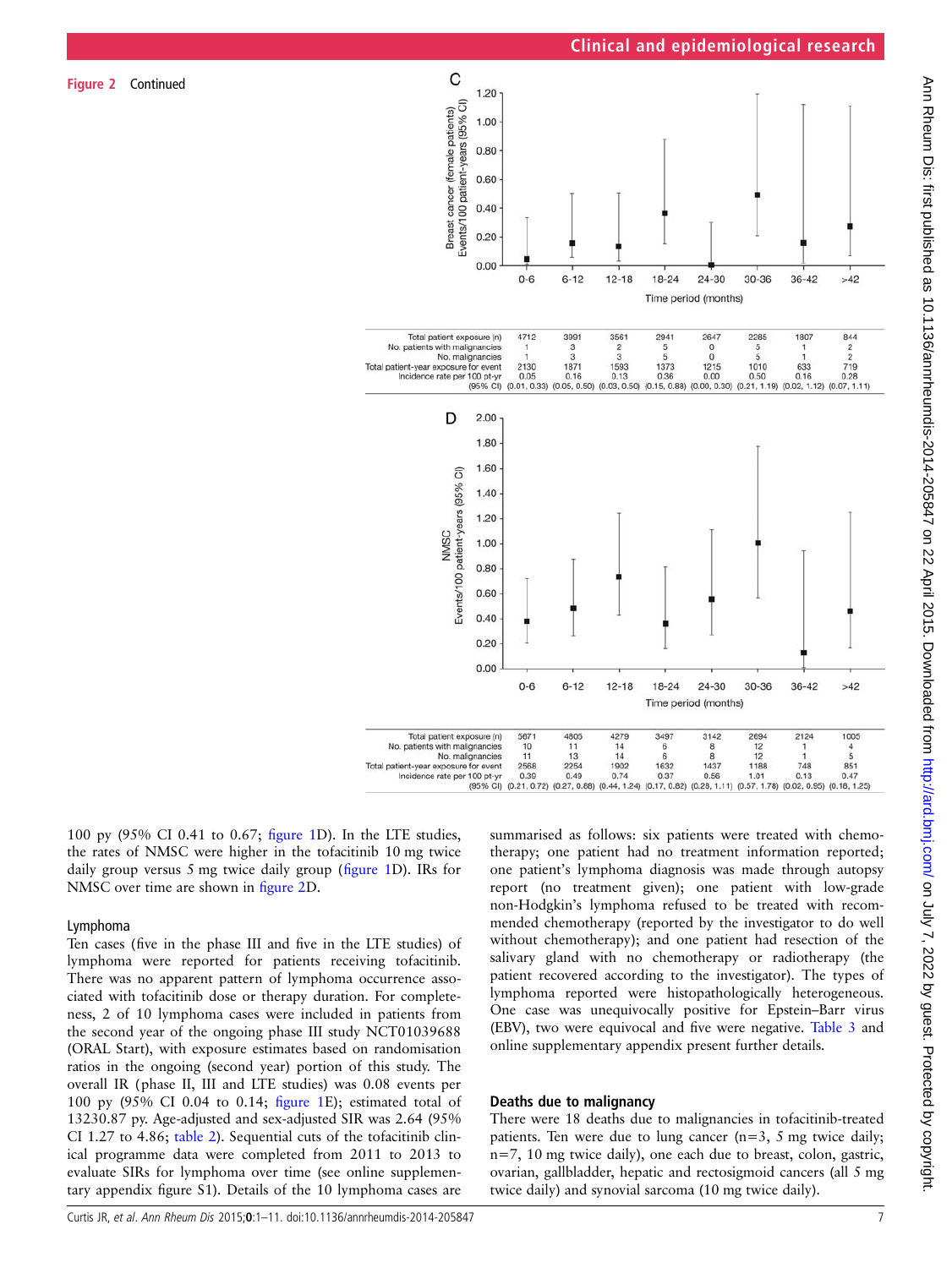<span id="page-7-0"></span>Figure 2 Continued



# **DISCUSSION**

The overall IRs, SIRs and types of malignancies observed in the tofacitinib clinical programme remained stable over time with increasing tofacitinib exposure (fi[gures 1](#page-1-0) and [2](#page-5-0) and online supplementary appendix figure 1). SIRs in tofacitinib-treated patients (referent to SEER) (table 2) were within the range expected for patients with moderate-to-severe RA.27–[41](#page-9-0) In this analysis, the most frequently reported malignancy in tofacitinibtreated patients was lung cancer and, of 24 patients with lung cancer, 20 were current or former smokers. Five patients were diagnosed with lung cancer within 6 months of tofacitinib start. Given the known growth rate of solid tumours, it is highly likely these cancers were pre-existent prior to tofacitinib therapy. The types of lung cancer observed (predominantly NSCLC) were consistent with the demographic characteristics of the patient population.<sup>[28](#page-9-0)</sup> Risk factors associated with race may be a consideration for gastric cancer; all five cases occurred in Japan, which has been described as having the highest gastric cancer rates worldwide.<sup>[42](#page-10-0)</sup>

Context for the data described here may be gained by reviewing results previously reported in the literature: point estimates (IRs: events/100 py) (95% CI) for patients with RA receiving biological DMARDs ranged from 0.61 (0.45 to 0.80) to 1.87 (1.02 to 3.13) for all malignancies (excluding NMSC), $2^{7-35}$  0.05 (0.02 to 0.13) to 0.92 (0.67 to 0.12) for

lymphoma,27–[31](#page-9-0) [35 37 38 40](#page-10-0) 0.15 (0.08 to 0.27) to 0.23 (0.19 to 0.27) for lung cancer,  $27 \frac{28}{35}$  and 0.08 (0.03 to 0.17) to 0.21 (0.17 to 0.26) for breast cancer.<sup>27</sup> <sup>28</sup> <sup>34</sup> <sup>35</sup> In this report, the corresponding IRs (events/100 py) (95% CI) for tofacitinib were 0.85 (95% CI 0.70 to 1.02) for all malignancies (excluding NMSC), 0.08 (0.04 to 0.14) for lymphoma, 0.19 (0.13 to 0.28) for lung cancer and 0.18 (0.12 to 0.28) for breast cancer. Further discussion on specific outcomes is provided as follows.

Increased risk for NMSC development has been reported in patients with RA, and in patients prescribed TNFi and prednisone; $43-45$  $43-45$  two reviews of malignancy in patients receiving TNFi reported  $45-102\%$  increased risk of NMSC.<sup>[40 46](#page-10-0)</sup> In LTE, a higher rate of NMSC was seen in patients treated with tofacitinib 10 mg twice daily than tofacitinib 5 mg twice daily, whereas rates were similar between doses in phase III where randomisation between doses was balanced (fi[gure 1](#page-1-0)D). The rate of NMSC appeared stable with continued tofacitinib exposure (fi[gure 2](#page-5-0)D).

Lymphoma is a risk associated with RA and with agents used for RA treatment that affect the immune system. It is unclear whether lymphoma risk is increased further by MTX or TNFi, though some studies have reported that DMARDs were not associated with lymphoma risk. $47$   $48$  The types of lymphomas reported in the tofacitinib clinical programme were consistent

Table 2 IRs and SIRs for all malignancies (excluding NMSC), lymphoma, lung and breast cancer for tofacitinib-treated patients with RA (across phase II, III and LTE studies)

|                                                          | IR Events/100 py (95% CI)<br><b>Tofacitinib</b><br>$N = 5671$ | $SIR^{26*}$ (95% CI)<br><b>Tofacitinib</b><br>$N = 5671$ |
|----------------------------------------------------------|---------------------------------------------------------------|----------------------------------------------------------|
| All malignancies (excluding NMSC)                        | $0.85$ (0.70 to 1.02)                                         | 1.17 (0.96 to 1.41)                                      |
| Lymphoma                                                 | $0.08$ (0.04 to 0.14)                                         | 2.64 (1.27 to 4.86)                                      |
| Lung cancer                                              | $0.19$ (0.13 to 0.28)                                         | 2.19 (1.39 to 3.29)                                      |
| Breast cancer                                            | $0.18$ (0.12 to 0.28)                                         | 0.78 (0.47 to 1.22)                                      |
| $T - 1 - 1 + $ the details are $T - 10 - 1 - 10 = 0.012$ |                                                               |                                                          |

Tofacitinib data up to 10 April 2013. \*SEER database (US General Population), SIR data adjusted for age and sex.

IR, incidence rate; LTE, long-term extension; NMSC, non-melanoma skin cancer; py, patient-years; RA, rheumatoid arthritis; SEER, Surveillance Epidemiology and End Result; SIR, standardised incidence ratio as compared with the SEER database.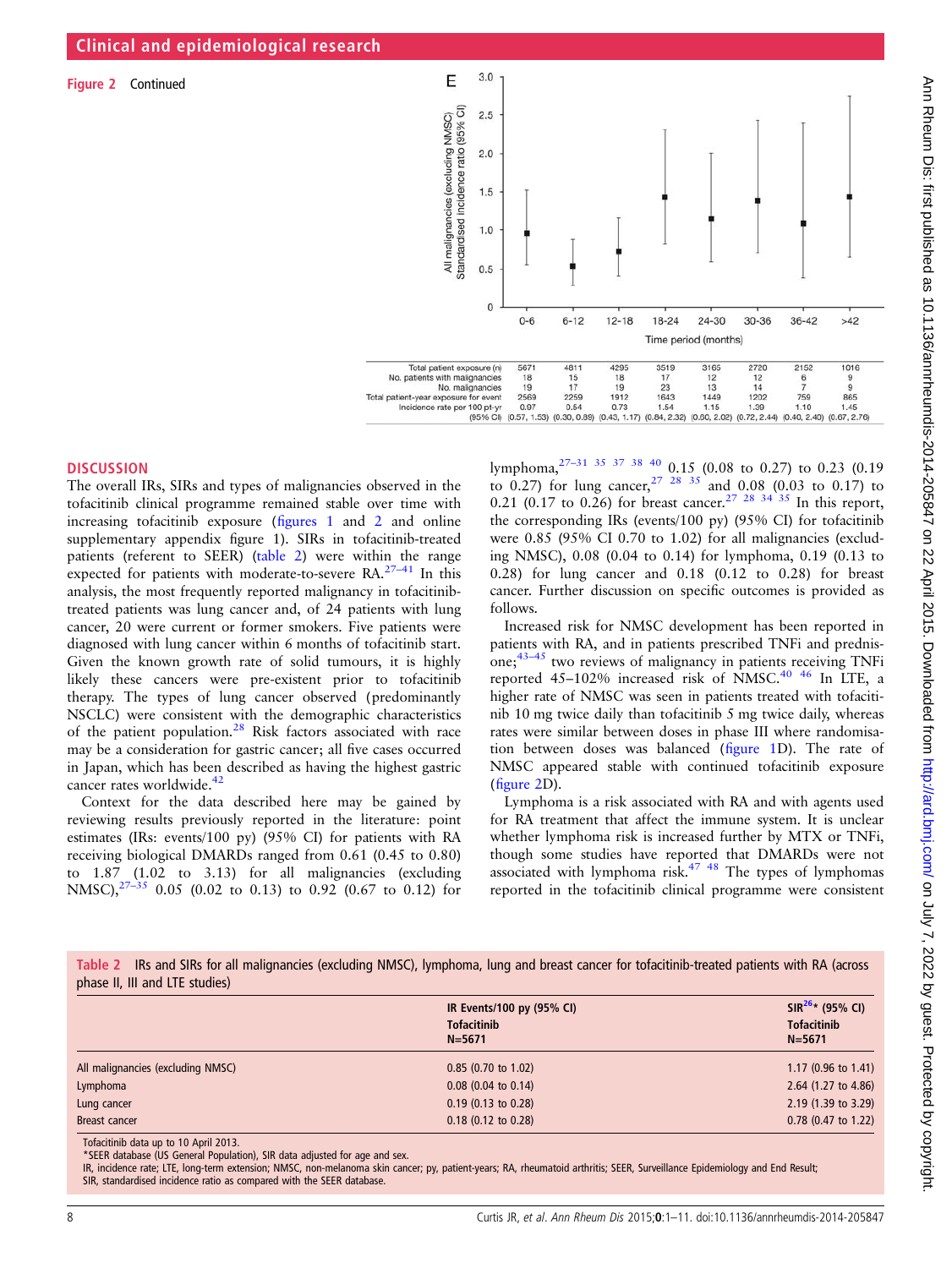| <b>Histology</b>                                                   | <b>EBV status</b>                                          | <b>Demographics</b>         | Onset<br>(days) | Tofacitinib dose*                       | Location                                                                                                                                        |
|--------------------------------------------------------------------|------------------------------------------------------------|-----------------------------|-----------------|-----------------------------------------|-------------------------------------------------------------------------------------------------------------------------------------------------|
| Large B cell lymphoma                                              | Negative                                                   | 78-year-old white<br>female | 818             | 5 mg twice daily<br>$+$ MTX             | Central nervous system                                                                                                                          |
| Lymphoma c/w Hodgkin's                                             | Positive                                                   | 51-year-old Asian<br>female | 227             | 5 mg twice daily                        | Abdominal lymph nodes                                                                                                                           |
| Low-grade B cell lymphoma                                          | $\text{lgG}: \pm$ and non-specific<br><b>EBNA</b> positive | 47-year-old<br>Asian female | 220             | 10 mg twice daily<br>$+$ MTX            | <b>Thymus</b>                                                                                                                                   |
| Large B cell lymphoma                                              | EBER positive in rare,<br>scattered mononuclear<br>cells   | 69-year-old white<br>female | 642             | 10 mg twice daily<br>$+$ MTX            | Left breast, mediastinum and left axillary area                                                                                                 |
| Large B cell lymphoma, Burkitt-like                                | <b>EBER</b> positive in small<br>focus of cells            | 65-year-old<br>white male   | 149             | 10 mg twice daily                       | Right submandibular gland-right neck                                                                                                            |
| Small B cell lymphocytic<br>lymphoma (mantle cell)                 | Negative                                                   | 61-year-old<br>white female | 659<br>457      | 5 mg twice daily,<br>10 mg twice dailyt | Tonsil                                                                                                                                          |
| Non-Hodgkin's lymphoma (DCL<br>lymphoproliferative disorder)       | Negative                                                   | 47-year-old<br>white female | 625             | 10 mg twice daily<br>$+$ MTX            | Salivary gland                                                                                                                                  |
| Low-grade non-Hodgkin's B cell<br>lymphoma (CT quided lung biopsy) | N/A (no EBV report)                                        | 65-year-old<br>white female | 1621            | 5 mg twice daily<br>$+$ MTX             | Lung                                                                                                                                            |
| T cell chronic lymphocytic<br>leukaemia                            | <b>Negative</b>                                            | 63-year-old<br>white male   | 449             | 5 mg twice daily                        | Haematological                                                                                                                                  |
| Non-Hodgkin's lymphoma                                             | N/A (no EBV report)                                        | 71-year-old<br>white female | 723             | 5 mg twice daily                        | Generalised non-Hodgkin's lymphoma affecting<br>bifurcational, para-aortic, peripancreatic and mesenteric<br>lymph nodes, spleen and body of L3 |

<span id="page-8-0"></span>Table 3 Summary of lymphoma/lymphoproliferative disorder in phase II, III and LTE studies

See online supplementary appendix for more details of the lymphoma cases.

\*Randomised treatment assignment.

†Patient was receiving 5 mg twice daily at time of event.

DCL, donor cell leukaemia; EBER, Epstein–Barr encoded ribonucleic acid; EBNA, Epstein–Barr nuclear antigen; EBV, Epstein-Barr virus; IgG, immunoglobulin G; LTE, long-term extension; MTX, methotrexate; N/A, not available.

with lymphomas described in the RA and general popula-tions.<sup>[31](#page-9-0) [49 50](#page-10-0)</sup> Patients with RA are at increased risk of developing lymphoma than the general population (consistent with the observed age-adjusted and sex-adjusted SIR of 2.64 for tofacitinib)—possibly related to immunosuppressive therapy and RA severity. Some lymphomas in patients with RA arise in B cells in association with latent EBV infection; some lymphomas regress with reduced immunosuppressive therapy.<sup>35</sup> <sup>38</sup>  $\frac{51-53}{1}$  Baecklund et  $al^{47}$ <sup>48</sup> concluded that high-level RA disease activity coupled with long disease duration is associated with greater lymphoma risk.

EBV staining was positive in one case of lymphoma and equivocal in two of eight lymphomas tested (two from patients receiving tofacitinib monotherapy). Increased risk of EBV-associated lymphoma has been associated with high tofacitinib blood concentrations in renal transplantation studies of tofacitinib, in which patients received tofacitinib in combination with corticosteroids and potent immunosuppressive agents, such as basiliximab and mycophenolate mofetil. Ongoing analysis of LTE studies and postmarketing vigilance will be important to understand whether a relationship exists between tofacitinib and EBV-associated lymphomas in patients with RA.

When evaluating risk of malignancy, factors such as a dose– response relationship and cumulative duration of use may be important. There was no apparent or consistent association between tofacitinib dose and risk of malignancy except for NMSC in the LTE. However, numerically higher rates for all malignancies (excluding NMSC), breast cancer and lymphoma were observed with the higher 10 mg twice daily dose in phase III, but not in LTE (fi[gure 1\)](#page-1-0). Also, we acknowledge that the most susceptible patients at highest risk of cancer who develop a malignancy early are excluded from further trial participation, leading to a less at-risk cohort over time. However, we found that rates were generally stable over time or were even

numerically lower during the first year of exposure (fi[gure 2\)](#page-5-0). This phenomenon has been observed in RA studies with TNFi and other biological DMARDs, $30\,54\,55$  and it has been suggested that the lower rates might be an effect of recruitment bias of healthier patients.

# Study limitations

Our analysis was limited by reliance on randomised, placebocontrolled and LTE trials that reflect a selected patient cohort (here, the exclusion of patients with any previous cancer). While patients' general health was assessed, there were no specific screening procedures that would detect undiagnosed malignancies. Also, patients who developed a malignancy (see Methods section for details) were barred from further trial participation, making analyses of additional risk for second or recurrent malignancies impossible.

Exposure to placebo (266 py) and adalimumab (190 py) was short and yielded imprecise IRs, so comparison to these study arms should be made cautiously. Those data were included in this report mainly for completeness. In LTE, assignment to treatment (tofacitinib 5 or 10 mg twice daily) was not randomised but based on index study enrolment, protocol guidance and investigator discretion. This has resulted in greater length of exposure to tofacitinib 5 mg twice daily, whereas the extent (in py) was greater with tofacitinib 10 mg twice daily, making interpretation of any dose differences uncertain. Also, no formal statistical analysis was performed on the incidence of malignancies between treatment groups, so conclusions are based on descriptive analyses only. Moreover, due to the presumed extended latency periods of some malignancies, patients will continue to require continued observation, beyond the median 2.35 years of exposure to tofacitinib represented in this analysis, and the relationship between greater cumulative duration of tofacitinib use and malignancy warrants further study.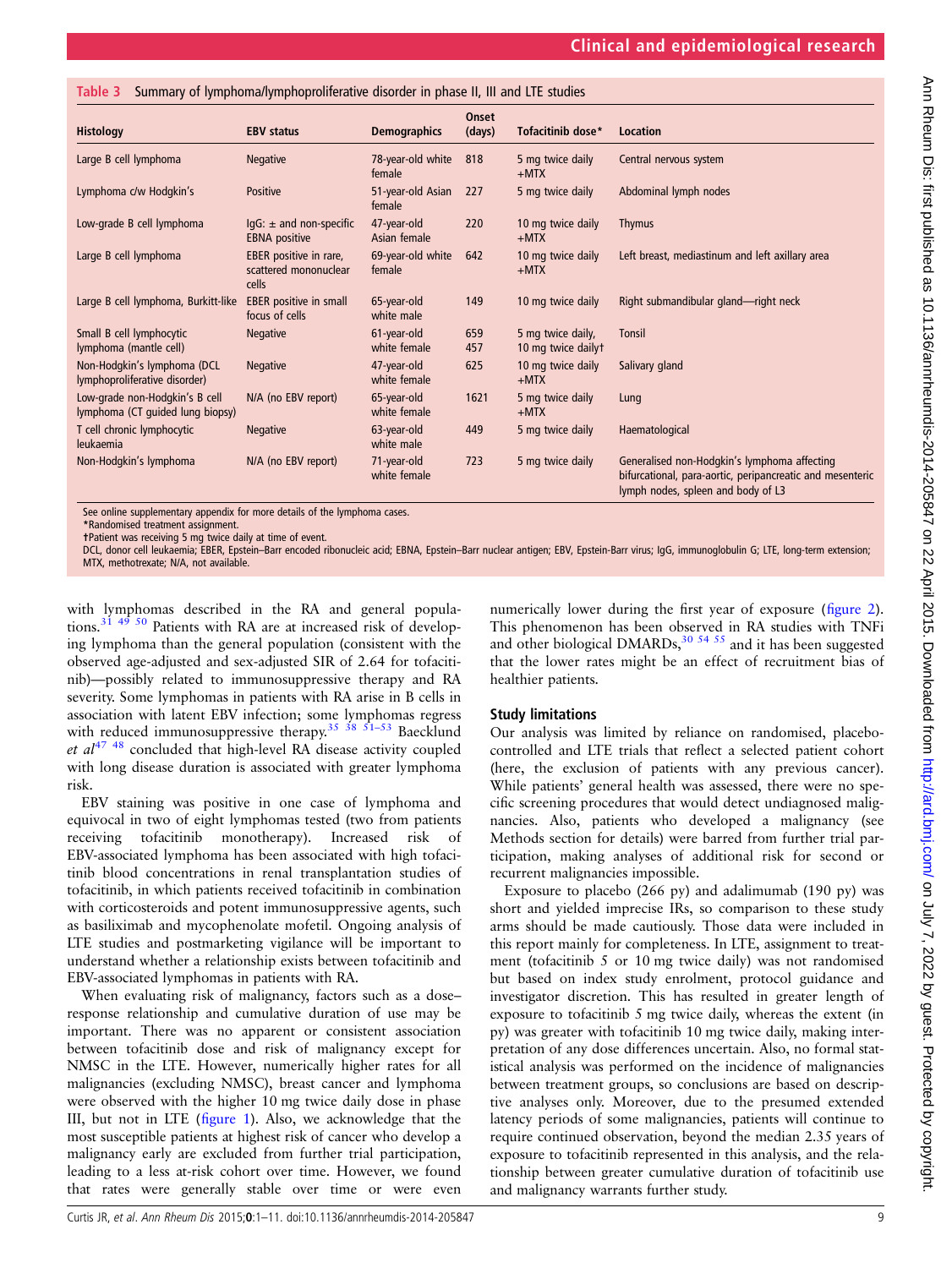# <span id="page-9-0"></span>**CONCLUSION**

The overall rates and types of malignancies observed in the tofacitinib clinical programme remained stable over time with increasing tofacitinib exposure. Continued longer-term surveillance is necessary to further evaluate any potential malignancy risk during tofacitinib treatment.

Acknowledgements We would like to thank the patients, investigators and study team who were involved in the studies (NCT01262118, NCT01484561, NCT01164579, NCT01359150, NCT00976599, NCT00413660, NCT00603512, NCT01059864, NCT00147498, NCT00550446, NCT00687193, NCT00814307, NCT00847613, NCT00960440, NCT00856544, NCT00853385, NCT00413699, NCT00661661, NCT01039688). We also extend our gratitude to Professor Xavier Mariette (Université Paris-Sud, Le Kremlin Bicêtre, France) for his expert guidance and input into the earlier drafts of this manuscript. Editorial support, under our guidance, was provided by Martin Goulding and Jason Gardner of Complete Medical Communications and was funded by Pfizer.

Contributors JRC, EBL and IVK contributed to analysis and interpretation of the data, reporting and writing the manuscript. KK was involved in study conception and design, acquisition of data, analysis and interpretation of data, and reviewing the manuscript. JG was involved in data analysis, interpretation, reviewing/editing the manuscript. BB contributed to data interpretation, and manuscript editing/ review/approval. KS, LW and RR have contributed to the planning, conduct and reporting of the work described in the manuscript as well as contributed to the planning, authorship and review of the manuscript. All authors approved the final draft of the manuscript for submission.

#### Funding Pfizer (10.13039/100004319).

Competing interests JRC reports grants and personal fees from Genentech, UCB, Janssen, CORRONA, Amgen, Pfizer, BMS, Crescendo, AbbVie, outside the submitted work. EBL has acted for a consultant for Pfizer during the conduct of the study; and acted as a consultant for Pfizer outside the submitted work. IVK, KK, JG, BB, KS, LW and RR are employees and shareholders of Pfizer.

Ethics approval The studies were conducted in compliance with the Declaration of Helsinki, International Conference on Harmonisation Good Clinical Practice Guidelines, and relevant local country regulations. Patients provided written, informed consent. The final protocol, amendments and consent documentation were reviewed and approved by the Institutional Review Board and Independent Ethics Committee of the investigational centres.

#### Provenance and peer review Not commissioned; externally peer reviewed.

Open Access This is an Open Access article distributed in accordance with the Creative Commons Attribution Non Commercial (CC BY-NC 4.0) license, which permits others to distribute, remix, adapt, build upon this work non-commercially, and license their derivative works on different terms, provided the original work is properly cited and the use is non-commercial. See: [http://creativecommons.org/](http://creativecommons.org/licenses/by-nc/4.0/) [licenses/by-nc/4.0/](http://creativecommons.org/licenses/by-nc/4.0/)

#### **REFERENCES**

- Franks AL, Slansky JE. Multiple associations between a broad spectrum of autoimmune diseases, chronic inflammatory diseases and cancer. [Anticancer Res](http://ar.iiarjournals.org/content/32/4/1119.long) 2012;32:1119–36.
- 2 Sansone P, Bromberg J. Environment, inflammation, and cancer. [Curr Opin Genet](http://dx.doi.org/10.1016/j.gde.2010.11.001) [Dev](http://dx.doi.org/10.1016/j.gde.2010.11.001) 2011;21:80–5.
- 3 Thomas E, Brewster DH, Black RJ, et al. Risk of malignancy among patients with rheumatic conditions. [Int J Cancer](http://dx.doi.org/10.1002/1097-0215(20001101)88:3<497::AID-IJC27>3.0.CO;2-J) 2000;88:497-502.
- 4 Amari W, Zeringue AL, McDonald JR, et al. Risk of non-melanoma skin cancer in a national cohort of veterans with rheumatoid arthritis. [Rheumatology \(Oxford\)](http://dx.doi.org/10.1093/rheumatology/ker113) 2011;50:1431–39.
- 5 Bongartz T, Sutton AJ, Sweeting MJ, et al. Anti-TNF antibody therapy in rheumatoid arthritis and the risk of serious infections and malignancies: systematic review and meta-analysis of rare harmful effects in randomized controlled trials. [JAMA](http://jama.jamanetwork.com/article.aspx?articleid=202873) 2006;295:2275–85.
- 6 Krathen MS, Gottlieb AB, Mease PJ. Pharmacologic immunomodulation and cutaneous malignancy in rheumatoid arthritis, psoriasis, and psoriatic arthritis. [J](http://dx.doi.org/10.3899/jrheum.100041) [Rheumatol](http://dx.doi.org/10.3899/jrheum.100041) 2010;37:2205–15.
- Kremer JM, Bloom BJ, Breedveld FC, et al. The safety and efficacy of a JAK inhibitor in patients with active rheumatoid arthritis: Results of a double-blind, placebo-controlled phase IIa trial of three dosage levels of CP-690,550 versus placebo. [Arthritis Rheum](http://dx.doi.org/10.1002/art.24567) 2009;60:1895–905.
- 8 Fleischmann R, Cutolo M, Genovese MC, et al. Phase IIb dose-ranging study of the oral JAK inhibitor tofacitinib (CP-690,550) or adalimumab monotherapy versus placebo in patients with active rheumatoid arthritis with an inadequate response to disease-modifying antirheumatic drugs. [Arthritis Rheum](http://dx.doi.org/10.1002/art.33383) 2012;64:617–29.
- 9 Tanaka Y, Takeuchi T, Yamanaka H, et al. Efficacy and safety of tofacitinib as monotherapy in Japanese patients with active rheumatoid arthritis: a 12-week, randomized, Phase 2 study. [Mod Rheumatol](http://dx.doi.org/10.3109/14397595.2014.995875) Published Online First: 11 Dec 2014.
- 10 Kremer JM, Cohen S, Wilkinson BE, et al. A phase IIb dose-ranging study of the oral JAK inhibitor tofacitinib (CP-690,550) versus placebo in combination with background methotrexate in patients with active rheumatoid arthritis and an inadequate response to methotrexate alone. Arthritis Rheum 2012;64:970–81.
- 11 Burmester GR, Blanco R, Charles-Schoeman C, et al. Tofacitinib (CP-690,550) in combination with methotrexate in patients with active rheumatoid arthritis with an inadequate response to tumour necrosis factor inhibitors: a randomised phase 3 trial. Lancet 2013;381:451–60.
- 12 Lee EB, Fleischmann R, Hall S, et al. Tofacitinib versus methotrexate in rheumatoid arthritis. N Engl J Med 2014;370:2377–86.
- 13 Kremer J, Li ZG, Hall S, et al. Tofacitinib in Combination with Nonbiologic DMARDs in Patients with Active Rheumatoid Arthritis: A Randomized Trial. [Ann Intern Med](http://dx.doi.org/10.7326/0003-4819-159-4-201308200-00006) 2013;159:253–61.
- 14 Fleischmann R, Kremer J, Cush J, et al. Placebo-controlled trial of tofacitinib monotherapy in rheumatoid arthritis. [N Engl J Med](http://dx.doi.org/10.1056/NEJMoa1109071) 2012;367:495-507.
- 15 van Vollenhoven RF, Fleischmann R, Cohen S, et al. Tofacitinib or adalimumab versus placebo in rheumatoid arthritis. [N Engl J Med](http://dx.doi.org/10.1056/NEJMoa1112072) 2012;367:508-19.
- 16 van der Heijde D, Tanaka Y, Fleischmann R, et al. Tofacitinib (CP-690,550) in patients with rheumatoid arthritis receiving methotrexate: twelve-month data from a twenty-four-month phase III randomized radiographic study. [Arthritis Rheum](http://dx.doi.org/10.1002/art.37816) 2013;65:559–70.
- 17 Wollenhaupt J, Silverfield J, Lee EB, et al. Safety and efficacy of tofacitinib, an oral Janus kinase inhibitor, for the treatment of rheumatoid arthritis in open-label, longterm extension studies. [J Rheumatol](http://dx.doi.org/10.3899/jrheum.130683) 2014;41:837-52.
- 18 Yamanaka H, Tanaka Y, Takeuchi T, et al. Tofacitinib (CP-690,550), an oral janus kinase inhibitor, as monotherapy or with background methotrexate in japanese patients with rheumatoid arthritis: a phase 2/3 long-term extension study [abstract]. [Arthritis Rheum](http://www.blackwellpublishing.com/acrmeeting/abstract.asp?MeetingID=781&id=95955&meeting=ART201163) 2011;63:1215 abstract S473.
- 19 Tanaka Y, Suzuki M, Nakamura H, et al. Phase II study of tofacitinib (CP-690,550) combined with methotrexate in patients with rheumatoid arthritis and an inadequate response to methotrexate. [Arthritis Care Res \(Hoboken\)](http://dx.doi.org/10.1002/acr.20494) 2011;63:1150–8.
- 20 McInnes IB, Kim HY, Lee SH, et al. Open-label tofacitinib and double-blind atorvastatin in rheumatoid arthritis patients: a randomised study. [Ann Rheum Dis](http://dx.doi.org/10.1136/annrheumdis-2012-202442) 2014;73:124–31.
- 21 Charles-Schoeman C, Fleischmann R, Davignon J, et al. Potential mechanisms leading to the abnormal lipid profile in patients with rheumatoid arthritis versus healthy volunteers and reversal by tofacitinib. [Arthritis Rheumatol](http://dx.doi.org/10.1002/art.38974) 2015;67:616-25.
- 22 Kremer JM, Kivitz AJ, Simon-Campos JA, et al. Evaluation of the effect of tofacitinib on measured glomerular filtration rate in patients with active rheumatoid arthritis: results from a randomised controlled trial. Arthritis Res Ther 2015;17:95. Published online: 6 April 2015. doi:10.1186/s13075-015-0612-7
- 23 Winthrop KL, Silverfield J, Racewicz A, et al. The effect of tofacitinib on pneumococcal and influenza vaccine responses in rheumatoid arthritis. [Ann Rheum](http://dx.doi.org/10.1136/annrheumdis-2014-207191) [Dis](http://dx.doi.org/10.1136/annrheumdis-2014-207191) 2015 Mar 20. [Epub ahead of print]
- 24 Boyle DL, Soma K, Hodge J, et al. The JAK inhibitor tofacitinib suppresses synovial JAK1-STAT signalling in rheumatoid arthritis. [Ann Rheum Dis](http://dx.doi.org/10.1136/annrheumdis-2014-206028) 2014 Nov 14. [Epub ahead of print]
- 25 Conaghan P, Ostergaard M, Wu C, et al. Effects of tofacitinib on bone marrow edema, synovitis, and erosive damage in methotrexate-na $\tilde{A}$ ve patients with early active rheumatoid arthritis (duration=2 years): results of an exploratory Phase 2 MRI study [abstract]. [Arthritis Rheumatol](http://dx.doi.org/10.1002/art.38914) 2014;66:S519 abstract 1181.
- 26 Howlader N, Noone A, Krapcho M, et al. SEER Cancer Statistics Review, 1975-2008.<http://seer.cancer.gov> (accessed 27 Apr 2012).
- 27 Weinblatt ME, Moreland LW, Westhovens R, et al. Safety of abatacept administered intravenously in treatment of rheumatoid arthritis: integrated analyses of up to 8 years of treatment from the abatacept clinical trial program. [J Rheumatol](http://dx.doi.org/10.3899/jrheum.120906) 2013;40:787–97.
- 28 Simon TA, Smitten AL, Franklin J, et al. Malignancies in the rheumatoid arthritis abatacept clinical development programme: an epidemiological assessment. [Ann](http://dx.doi.org/10.1136/ard.2008.097527) [Rheum Dis](http://dx.doi.org/10.1136/ard.2008.097527) 2009;68:1819–26.
- 29 Burmester GR, Panaccione R, Gordon KB, et al. Adalimumab: long-term safety in 23 458 patients from global clinical trials in rheumatoid arthritis, juvenile idiopathic arthritis, ankylosing spondylitis, psoriatic arthritis, psoriasis and Crohn's disease. [Ann Rheum Dis](http://dx.doi.org/10.1136/annrheumdis-2011-201244) 2013;72:517–24.
- 30 Bykerk VP, Cush J, Winthrop K, et al. Update on the safety profile of certolizumab pegol in rheumatoid arthritis: an integrated analysis from clinical trials. [Ann Rheum](http://dx.doi.org/10.1136/annrheumdis-2013-203660) [Dis](http://dx.doi.org/10.1136/annrheumdis-2013-203660) 2015;74:96-103.
- 31 Gottlieb AB, Gordon K, Giannini EH, et al. Clinical trial safety and mortality analyses in patients receiving etanercept across approved indications. [J Drugs](http://jddonline.com/articles/dermatology/S1545961611P0289X/1) [Dermatol](http://jddonline.com/articles/dermatology/S1545961611P0289X/1) 2011;10:289–300.
- 32 Smolen JS, Kay J, Landewe RB, et al. Golimumab in patients with active rheumatoid arthritis who have previous experience with tumour necrosis factor inhibitors: results of a long-term extension of the randomised, double-blind, placebo-controlled GO-AFTER study through week 160. [Ann Rheum Dis](http://dx.doi.org/10.1136/annrheumdis-2011-200956) 2012;71:1671–9.